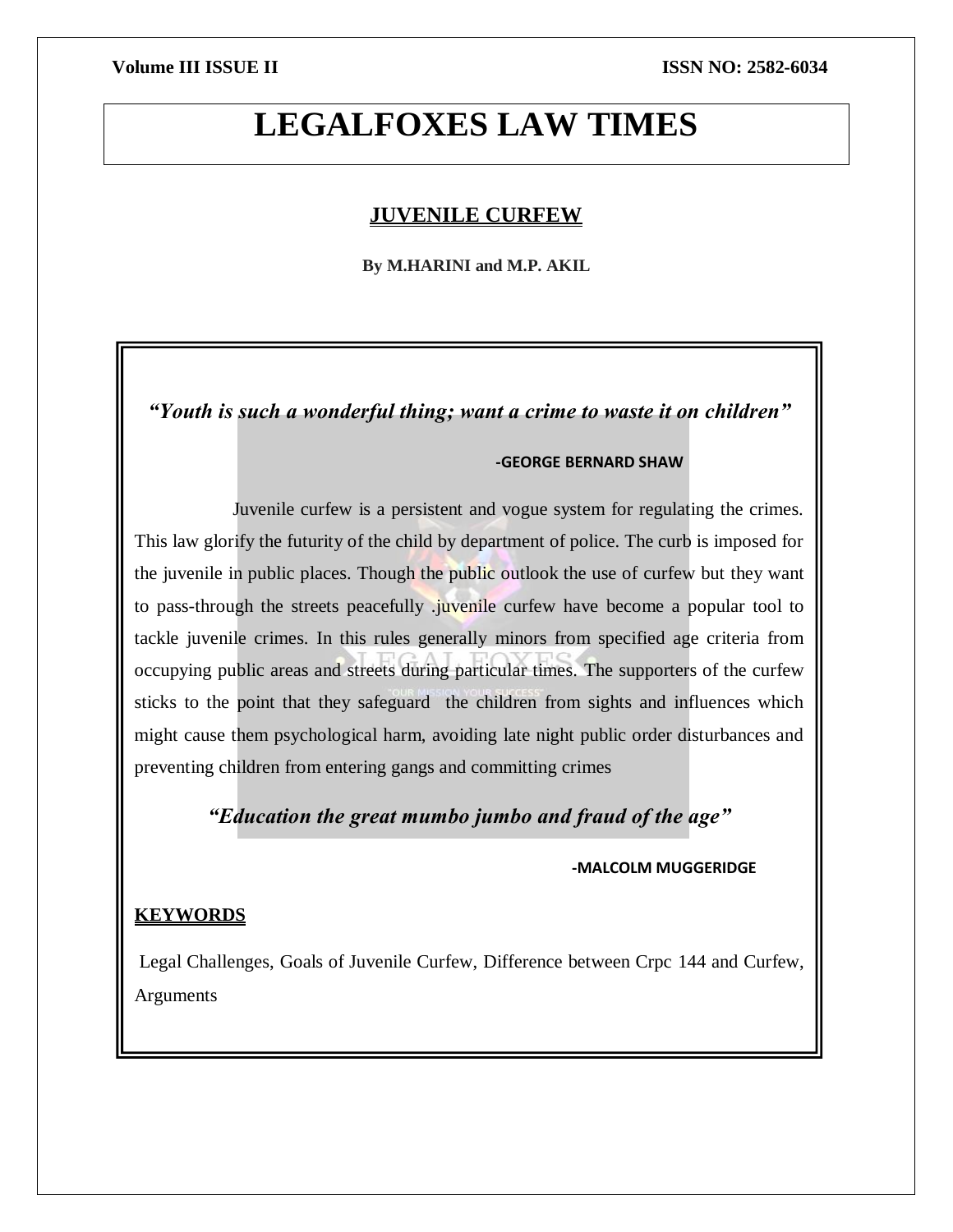#### **INTRODUCTION**

 A Curfew is an order defining a time in which certain regulations apply. The etymology of the word "curfew" comes from the Old French word "couvre-feu", which means "cover fire", and it was later adopted into Middle English as "curfeu" it then later transformed into the present term "Curfew ".Juvenile curfew has become a combating tool for juvenile Delinquency. The juvenile curfews encompass a variety of restricted activities and sanctions implemented with the intention of controlling delinquencies and to ensure public safety. The main aim of Juvenile Curfew is to reduce juvenile related crimes and delinquencies by keeping juveniles at home during night hours where they might be exposed to fewer opportunities to commit crimes or become a victim of crime. The constitutionality and legal justification of juvenile curfew are based on effectiveness of these laws in reducing juvenile crime and protecting from victimization. Juvenile curfew is extremely more common in United States and it is also found in larger cities and towns. They are viewed by some as part of a more vigorous law enforcement effort, and others by as identifying juvenile at early stages of delinquencies and providing them with the opportunities of intervention .However several states contain curfew statutes the contemporary epoch of sustainable enforcement only after 1990's where punitive offences and victimization of juvenile aroused thus ended in curfew laws. Still the debate exists whether it affects our civil rights of the citizens

### **JUVENILE CURFEW TESTIMONIAL**

 These orders are exposed to inferior the crises in any sites or town. The natives are ordered to stay back in homes for a particular time which is a worthwhile technique to hold any vicious circumstances.

 The targeted people are juveniles in an area under the age group of 18 and some laws specify the age limit to be 17 years where generally curfew is imposed during night hours rather than daytime to reduce youth offences, violence and delinquency which is consider to diminish the crime rate of juveniles. Juvenile curfew consists variations-controlled action and penalty which impose limitation time, restricted practise, exceptions and sanctions.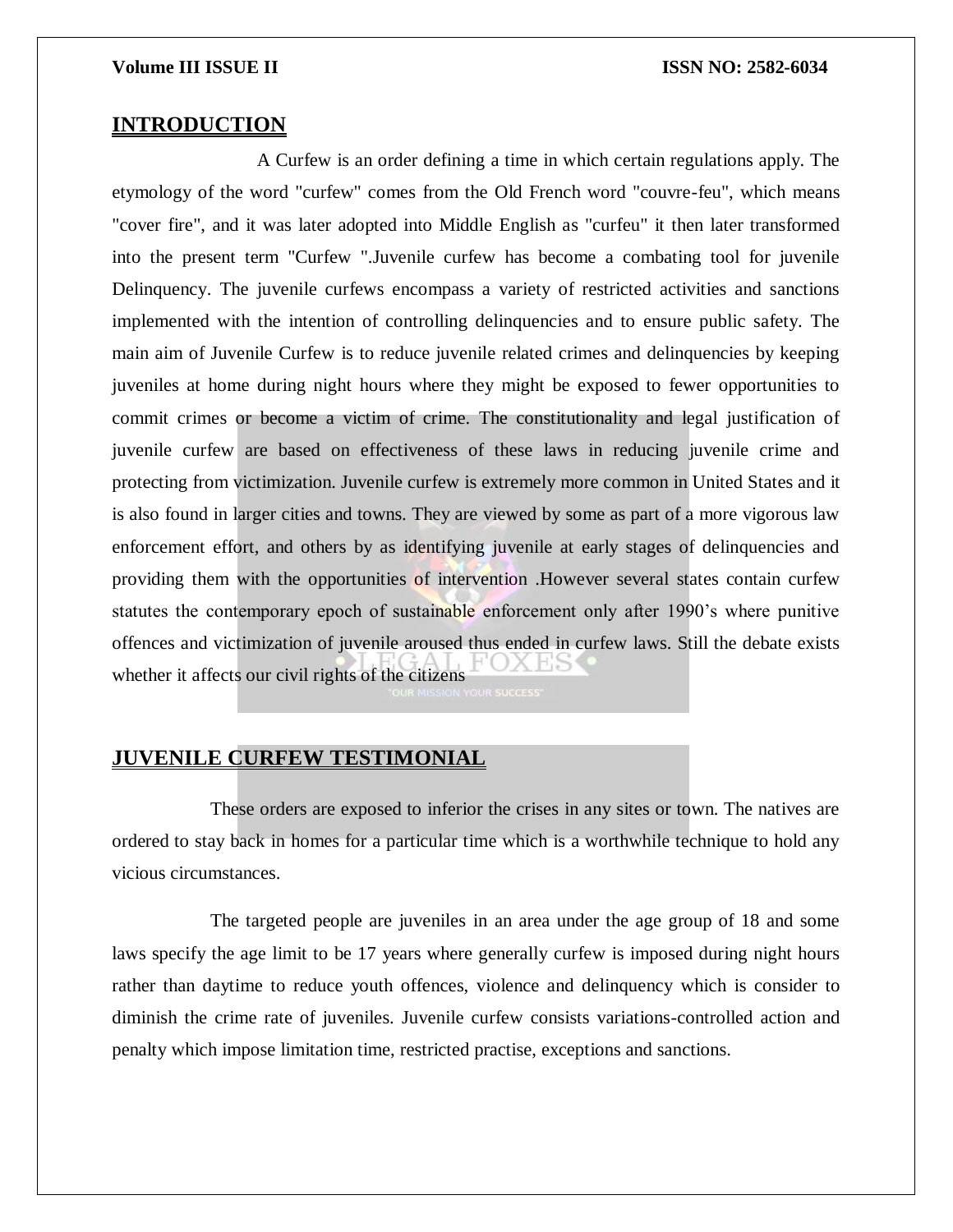- $\div$  The timing for laws casually be during 10 p.m. or 11 p.m. and extend up to 5 a.m. or 6 a.m. during night
- $\cdot$  During daytime it commences from 8.30 a.m. up to 1.30 p.m. which is aimed to keep the juveniles in school

 Curfew is imposed to slash crimes and victims in juvenile category. The main motive of these laws pertains to avert crimes and offences by restricting youth in delinquent matters. The assumption among people is, if they are penalised at early stages and provide them with "INTERVENTIONAL PROGRAM".

## **EXCEPTION**

- i. Voyaging with parents/guardian
- ii. Returning to home after school hours/work or any spiritual Endeavour
- iii. Take part in school events like meetings and gatherings
- iv. Task completes under adults guidelines.
- v. Emergencies

### **PENANCE**

 $\overline{a}$ 

Violations of juvenile curfews are punished differently among various jurisdictions but can often include one or more of the following penalties:

LEGAL FOXES<sup>.</sup>

- Fines (usually increasing for subsequent violations)
- Imposition of community service or required enrollment in after-school programs
- \* Restriction of driver's license privileges
- **\*** Possible detention in jail or juvenile hall.<sup>1</sup>

Parents who voluntarily engage to violate child curfew are also punished.

<sup>1</sup> https://criminal.findlaw.com/criminal-charges/juvenile-curfew-laws-the-basics.html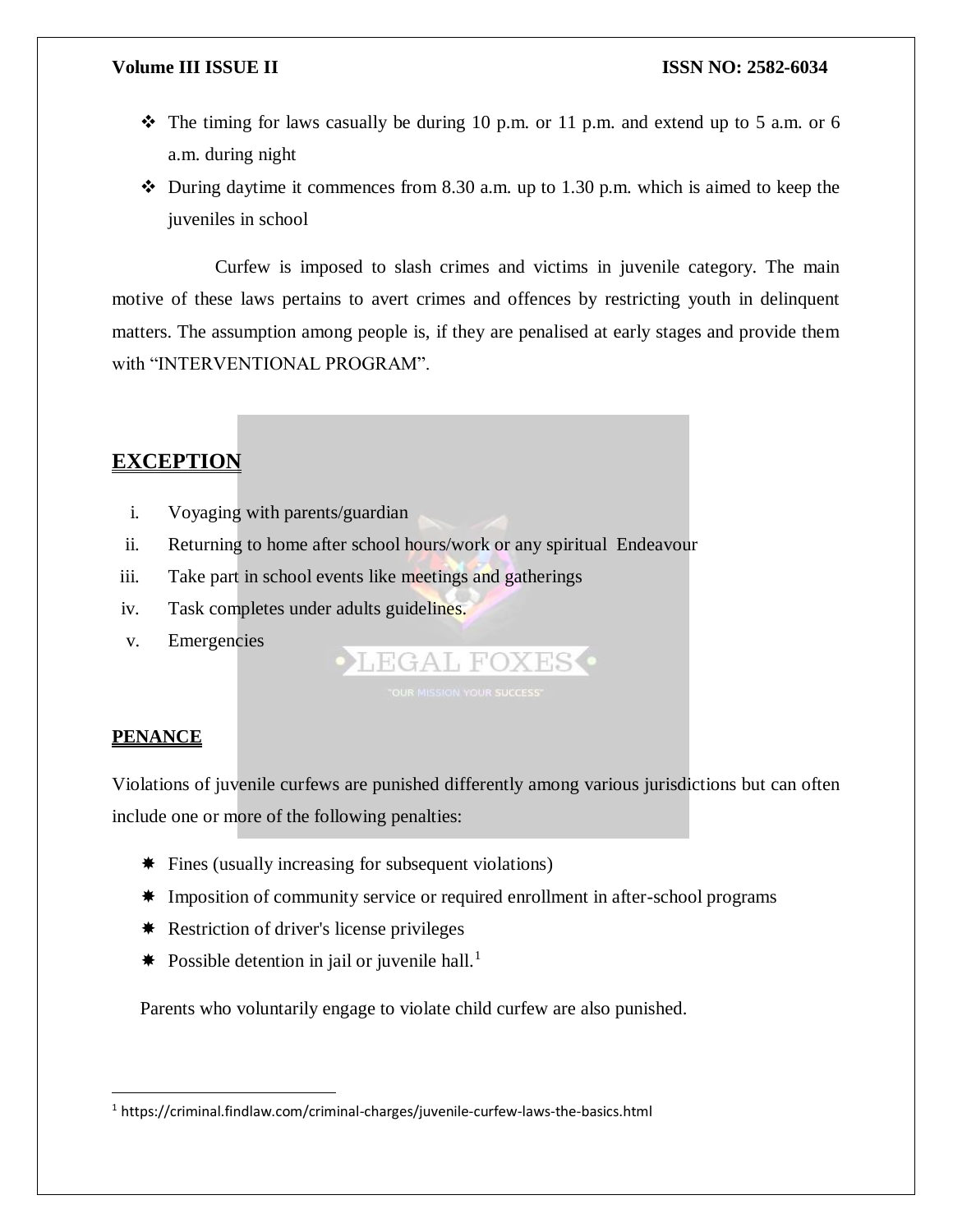## **LEGAL CHALLENGES**

In the recent years there have been number of challenges to juvenile curfews laws

- $\triangleright$  It is too difficult to find out whether certain activities of juvenile are permitted or not, in legal terms the juvenile curfew laws are vague.
- $\triangleright$  Juvenile curfew laws are found to be unconstitutional because Police officers are targeting juveniles based on race.
- $\triangleright$  Juvenile curfew laws lead to unlawful infliction of martial law and thus it violates the constitutional rights to free interstate travel.
- $\triangleright$  Though the juvenile curfew laws do not provide a "parental permission" but in certain circumstances government may intervene in the parental permission to up bring their children.

LEGAL FOXES .

## **ARGUMENTS**

## **IN FAVOUR**

## **PEACE OF MIND FOR PARENTS**

By implementing curfew law, it will lessen the chances of juvenile to get involved in juvenile violence and crime. Parents often feel self-confident and grateful for having their child at home and not on the streets at a certain time.

## **SAFETY**

 Late night driving and hanging out creates teenagers a perilous situation. Night time traveling and driving give rise to greater dangers than traveling at daytime. In addition to that curfew keeps them away from desire such as drug-use, violent acts, sexual risks, heavy partying and alcohol intake.

## **PARENTAL CONTROL**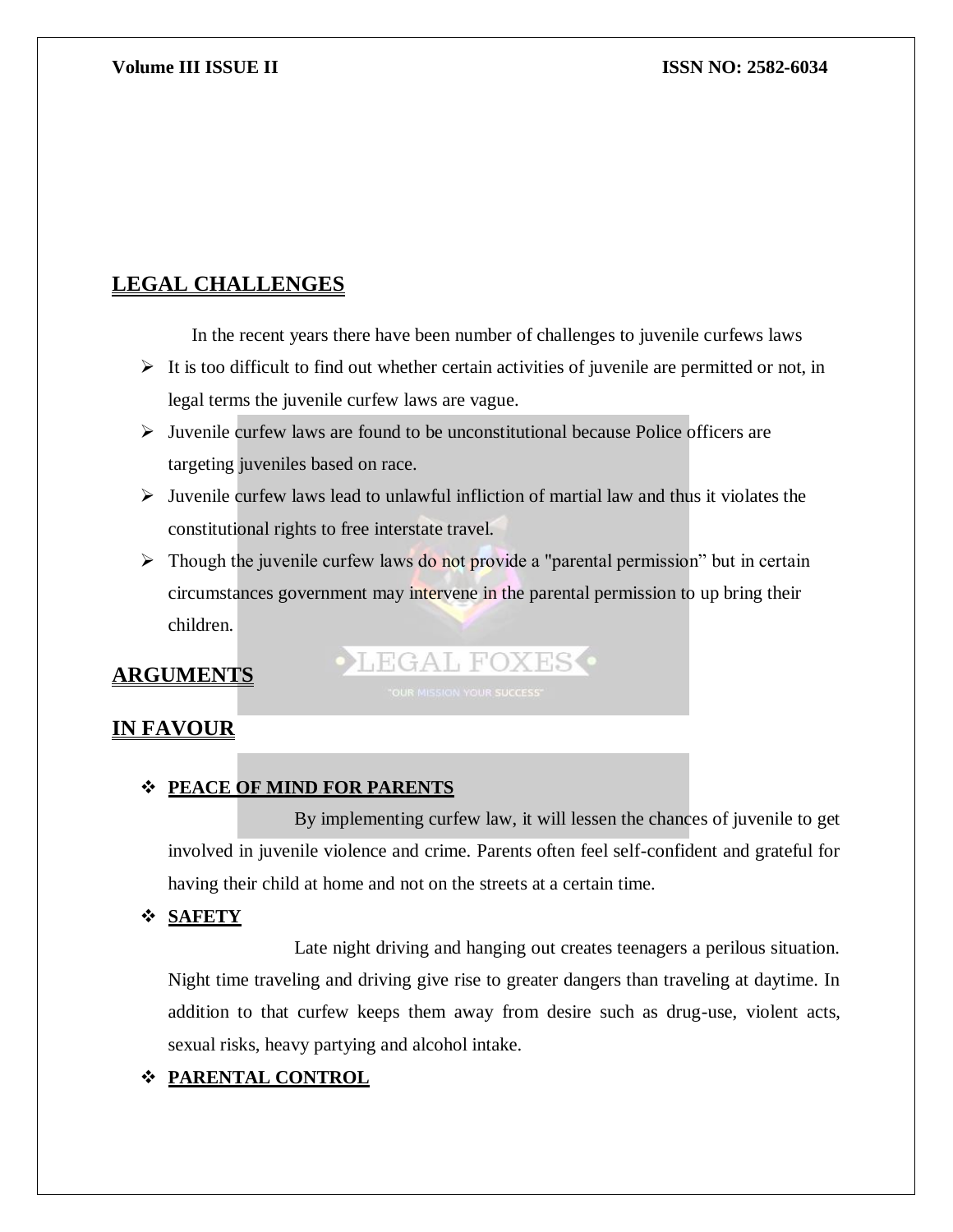Restricting kids from staying out late helps to set boundaries in their lives while they remain under their parent's care. With a curfew, confidence will be created among the parents to their children at a certain time, making it easier to manage the household.

#### **STRUCTURED TEENAGE LIFE**

 The young people have so much energy, interest and agony within them and they tend to lose control and lack decision making ability. A curfew puts limits and structures to their otherwise random ways. By this curfew, it allows juvenile to form commendable habits such as responsibility taking, showing respect and prioritizing safety.

#### **PREVENT JUVENILE DELINQUENCY**

Sneaking out of the house very late night generally puts teenagers in a different position because they lack protection and safety outside the family environment. Juvenile become endangered to participating and falling victim to juvenile crime and other crime acts done during night.

### **AGAINST**

#### L FOXESO **AUTOCRATIC PARENTING**

 Though juvenile have their own beliefs, opinions and goals that will be interfered by Parents when curfew law is blindly enforced. By this way the family loses sights over importance of getting juvenile involved in the way the household runs.

### **FALSE SENSE OF SECURITY**

 Curfew is not a cure-all remedy against teenage crime and violence. It is only an ultimate tool in which parents can discipline the child. It is one of the ways through which good citizens can be brought.

### **HINDER MATURITY**

When the family or community foists curfew laws, juveniles are expected to obey it without any questions to avoid punishment. This restricts juveniles from to claim themselves, negotiate with parents, and how to overcome the real world. Curfew brought juveniles may get cultural shock and became less adaptable when they are released from curfew laws.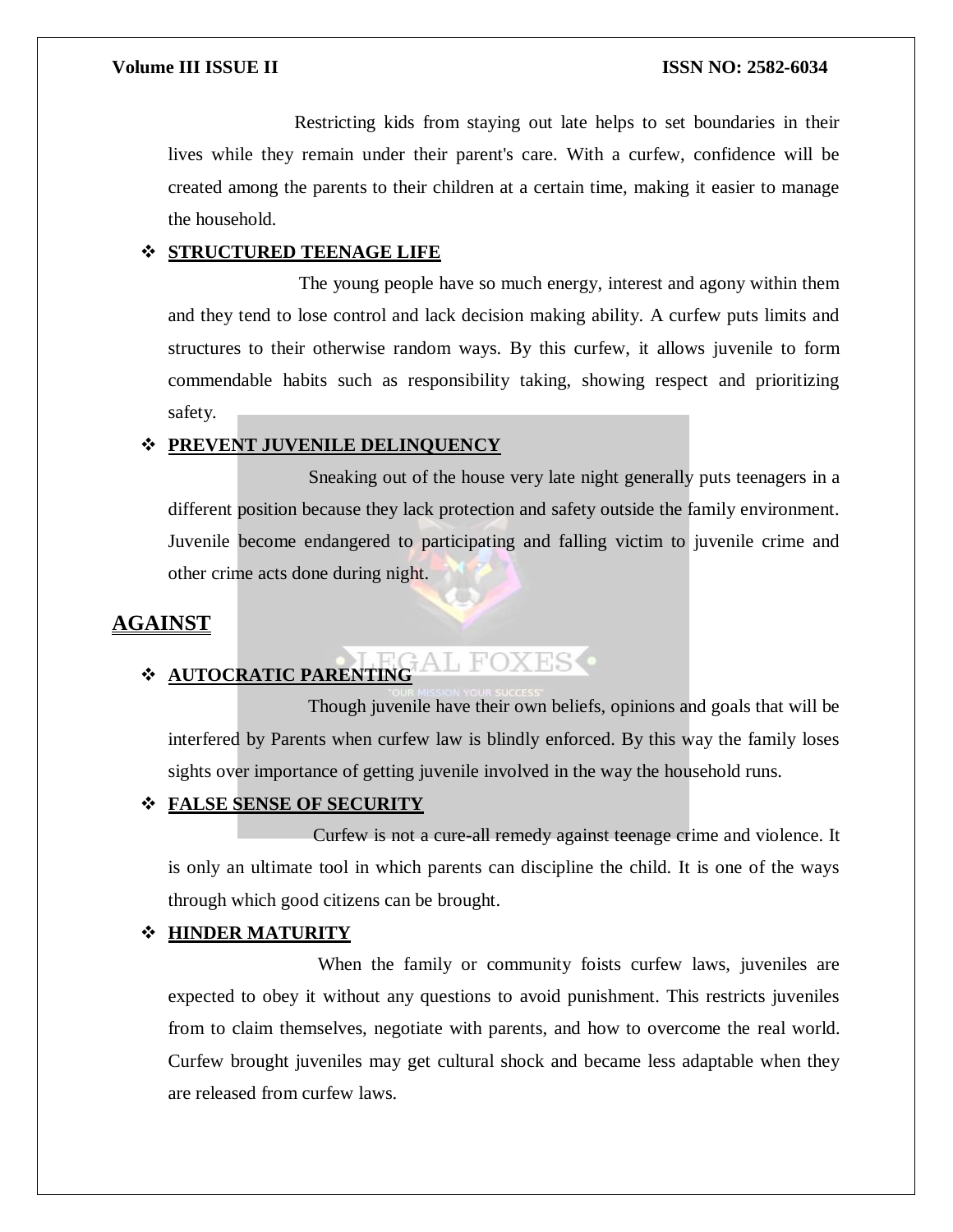#### **UNCONSTITUTIONAL**

 Some critics argue that curfew is unconstitutional because it gives the government the right to step into family's privacy and chosen methodologies for Parenting. Curfew restricts everyone under 18 whether or not they are rebellious or delinquent. From this curfew, even the good kids are punished for offense they didn't commit.

#### **DISCRIMINATION**

 Curfew discriminates young individuals who need to offer extra work to aid their families and themselves. In the same way authorities portrays those who do stay out beyond the curfew limit as delinquents or violators.

#### **DIFFERENCE BETWEEN CrPC SEC 144 AND CURFEW**

### *i. Do these belong to prevention of unlawful assembly?*

Yes, they work in the manner to abduct the gathering to prevent illegal activity.

### *ii. Does these laws are similar to each other?*

No. the major motive of both laws isn't the same.

#### *iii. Does curfew is automatically imposed when 144 is implemented?*

 Not at all has it depended upon the situation arisen and the higher officials only instruct to direct curfew laws.

#### *iv. Difference between 144 and curfew?*

 Typically, when a fierce protest occurs in a region people assemble with an intension to fuss the public tranquillity is termed as unlawful assembly where CrPC sec 144 and curfew laws are imposed to suppress. They are not similar because Sec 144 restricts public meetings while curfew order people to stay in homes for a specific time are mandate. The time limit can be fixed by the officials it may also prolong. Getting out of the house during the curfew period needs approval from local authorities.

 Accordingly Sec 144 restricts mob gatherings but have no constrain over it but curfew is a curb serious circumstance and permission is necessitated for movement.

### **CONSTRAINT**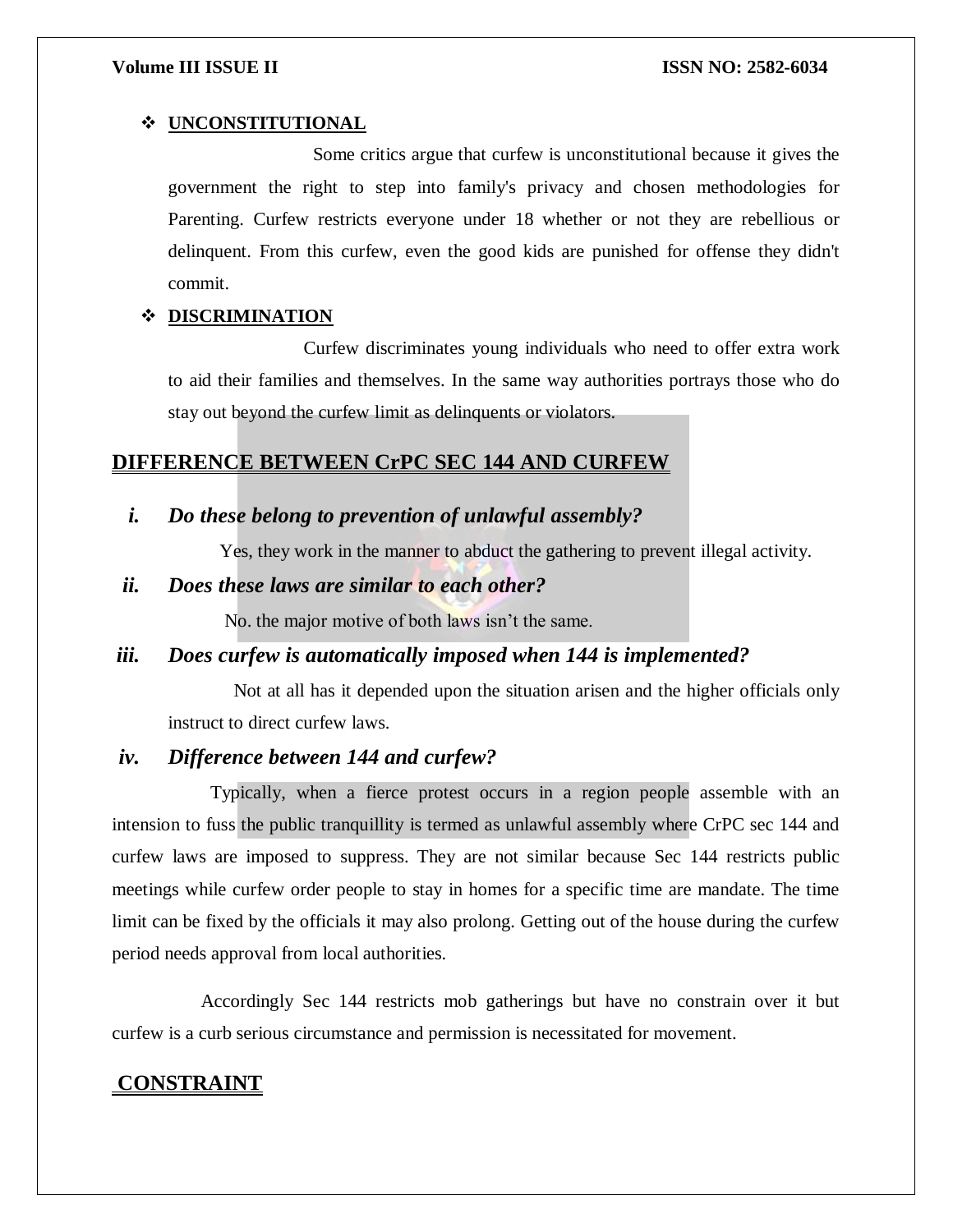### **Volume III ISSUE II ISSUE II ISSN NO:** 2582-6034

- $\triangleright$  Denial of hunger-strike
- $\triangleright$  Not inflicted on examinees, marriage or other religious festival
- $\triangleright$  Persons can't carry any decisive weapon while moving though licensed.
- $\triangleright$  No retailing or recreation of crackers
- $\triangleright$  Vernacular or hoardings ruins the feelings of others are not permitted
- $\triangleright$  Ban of loudspeakers or DJ's without prior information
- $\triangleright$  Gathering of five or more person aren't allowed at a distance of 200m from examination place

## **STATISTICS and ANALYSIS**

| <b>JUVENILES &amp; CRIMES</b> |                                |                      |                                    |  |
|-------------------------------|--------------------------------|----------------------|------------------------------------|--|
| <b>CRIME</b>                  | <b>TOTAL</b><br><b>ARRESTS</b> | Of 16yrs<br>to 18yrs | % of<br>16yrs-<br>18 <sub>yr</sub> |  |
| Rape                          | 2034                           | 1553                 | 76%                                |  |
| <b>Assault On</b><br>Women    | 1599                           | 1278                 | 79%                                |  |
| Murder                        | 1177                           | 901                  | 76.5%                              |  |
| <b>Attempt To</b><br>Murder   | 1035                           | 1278                 | 81%                                |  |
| <b>All Cognizable</b>         | 41826                          | 30866                | 74%                                |  |
| <b>Source: NCRB</b>           |                                |                      |                                    |  |
| Source: NCRB                  |                                |                      |                                    |  |
| All Cognizable                | 41826                          | 30866                | 74%                                |  |
| MITLINGL                      |                                |                      |                                    |  |

As of report published by National Crime Records Bureau relation to the crimes committed by juveniles it clearly states the crimes are been increasing day by day, thus some ethics or curfew should be imposed upon children for their betterment.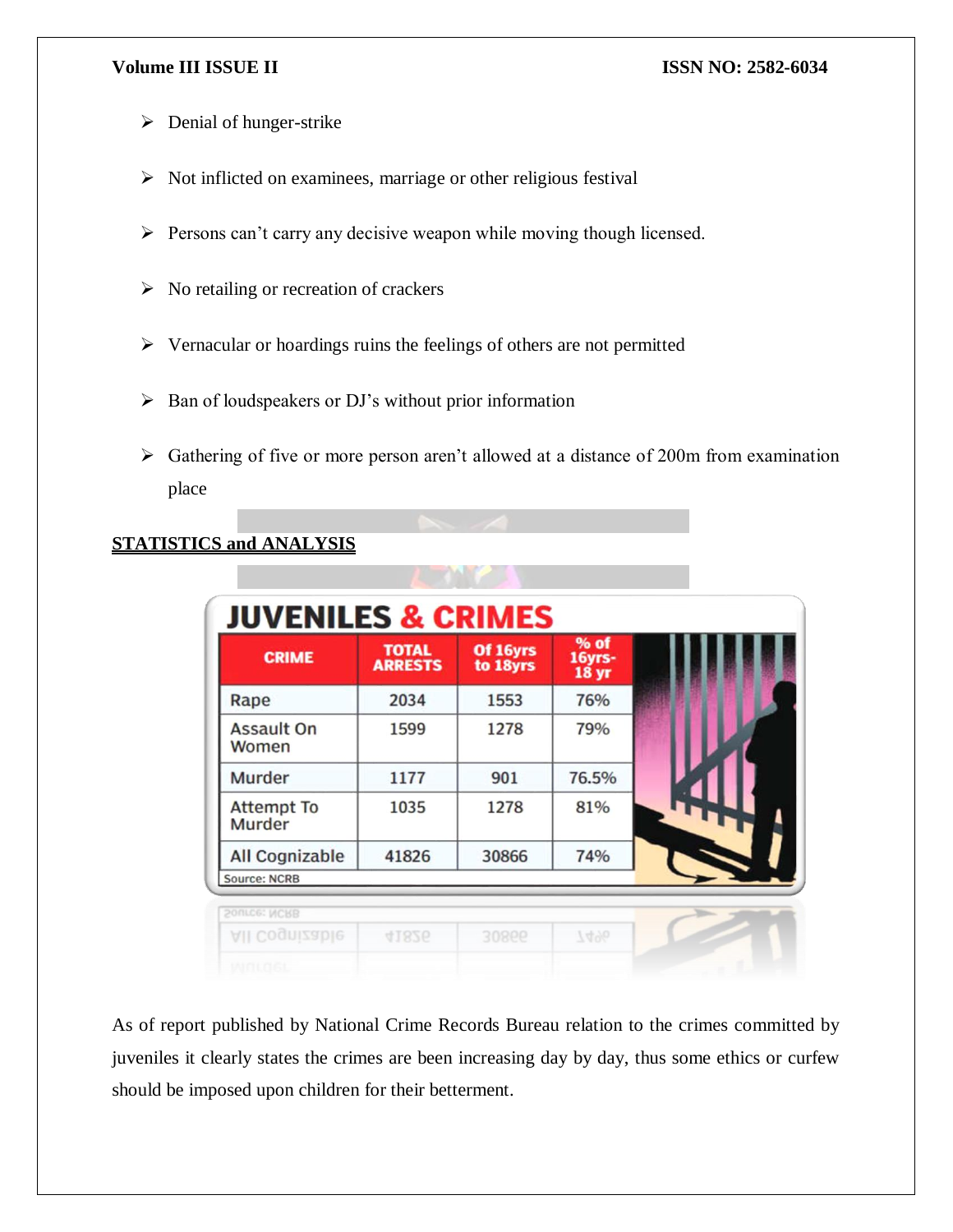According to our research these are the reasons for the crimes done by juveniles.

- Guidedences
- $\div$  No affection / care
- No proper surrounding
- Wrong circumstances
- Erge for money in short period
- No parental support
- Wrong influence

### **PENALIZATION CRITERIA OF JUVENILE OFFENDERS**

 Juvenile aged 12-17 are punished if crime proved under juvenile criminal law which is also applicable for adults age 18-22 under same act.

#### Under 12

- $\triangleright$  No child is prosecuted, if so, committed a minor offence police may initiate talk to parents or send to youth care office for counselling.
- **HALT** program is termed as juvenile crime prevention program which creates opportunity to set right the wrong committed by juvenile like apology, compensation etc. If they complete the **HALT successfully** no criminal record will be initiated against them. If not completed then public prosecutor will take control over prosecution
- $\triangleright$  Alternative sanctions can be awarded for children by granting service order or training order to upliftment

#### **YOUTH DETENTION**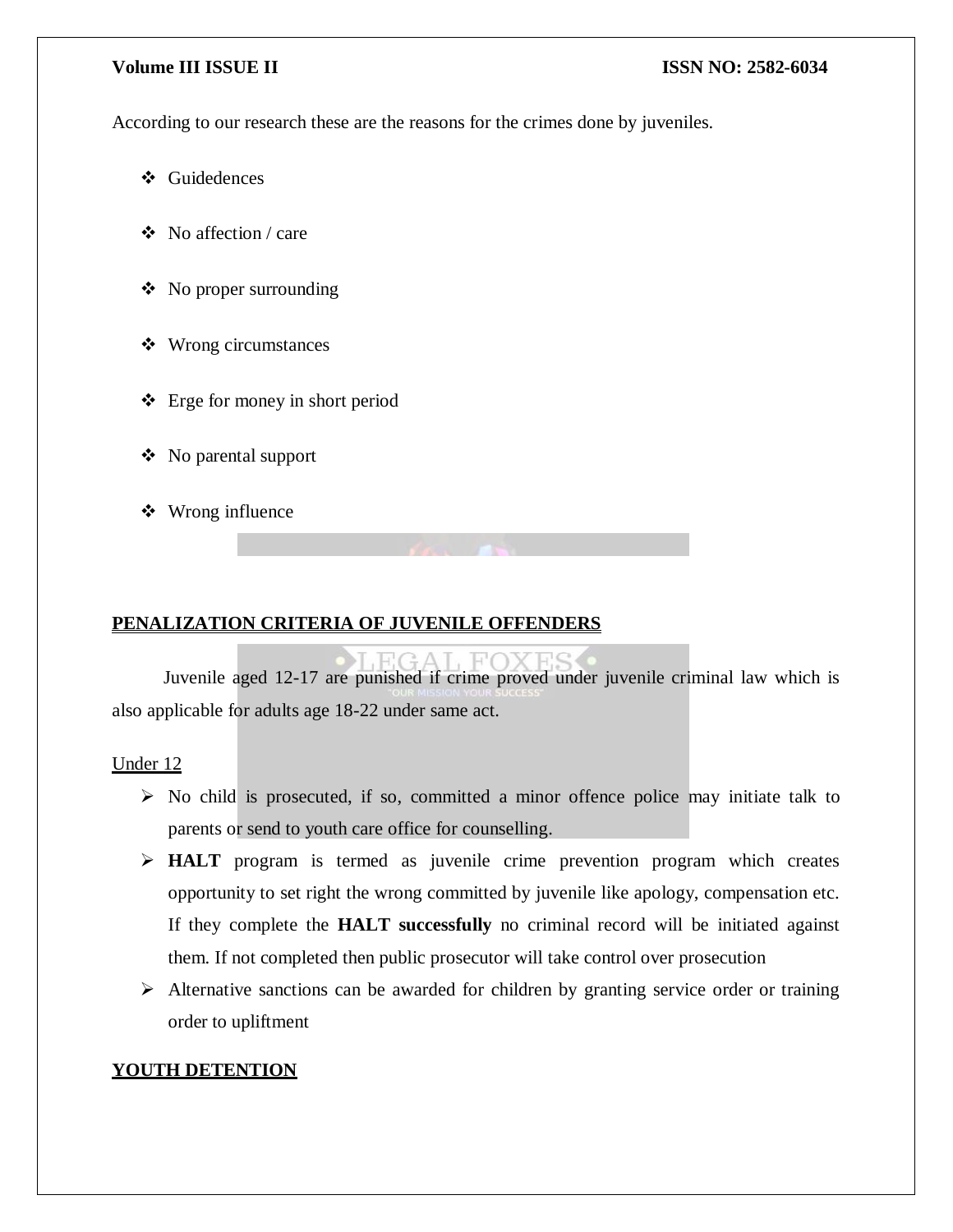Those who have been sentenced for crimes are detained in young offender institutions for which a maximum sentence is given up to 2 year (child up to 16-17 age) and child 12-15 granted maximum 1 year. They may attend school and taught lessons for social skill and anger management.

 Some may need intensive treatment and counselling for preventing from offences where "PIJ ORDER" for placement of child protection and custody institution. The order is valid for three years which may extend up to seven years. The last term of period the juvenile is not let out if so under condition monitored by youth probation service.

 Overnight detention is a provisional detention because they let go to school in morning hours and after school held in institutions which allow working or studying but under their control.

#### PENALITY / NON –PUNITIVE ORDERS

- $\checkmark$  Confiscation of property , goods obtain illegal etc
- $\checkmark$  Payment of fine / damage

#### ADOLESCENT CRIMINAL LAW (AGED 16-22)

 Juvenile can be treated either as juvenile or adult under this law, which consider the offenders development into account.

### **SECTION 82<sup>2</sup> OF IPC**

According to this section, a child below age of 7 years gets immunity from any kind of defence or criminal liability. The principle incorporated is "**DOLI INCAPAX"** means that no guilty for offences because there is no maturity to differentiate right and wrong. The lack in ability to understand the nature and consequence of act thus the main contention "MENS REA" is not satisfied.

### **Section 83<sup>3</sup> of IPC**

 $\overline{a}$ 

<sup>&</sup>lt;sup>2</sup> Act of a child under seven years of age.—Nothing is an offence which is done by a child under seven years of age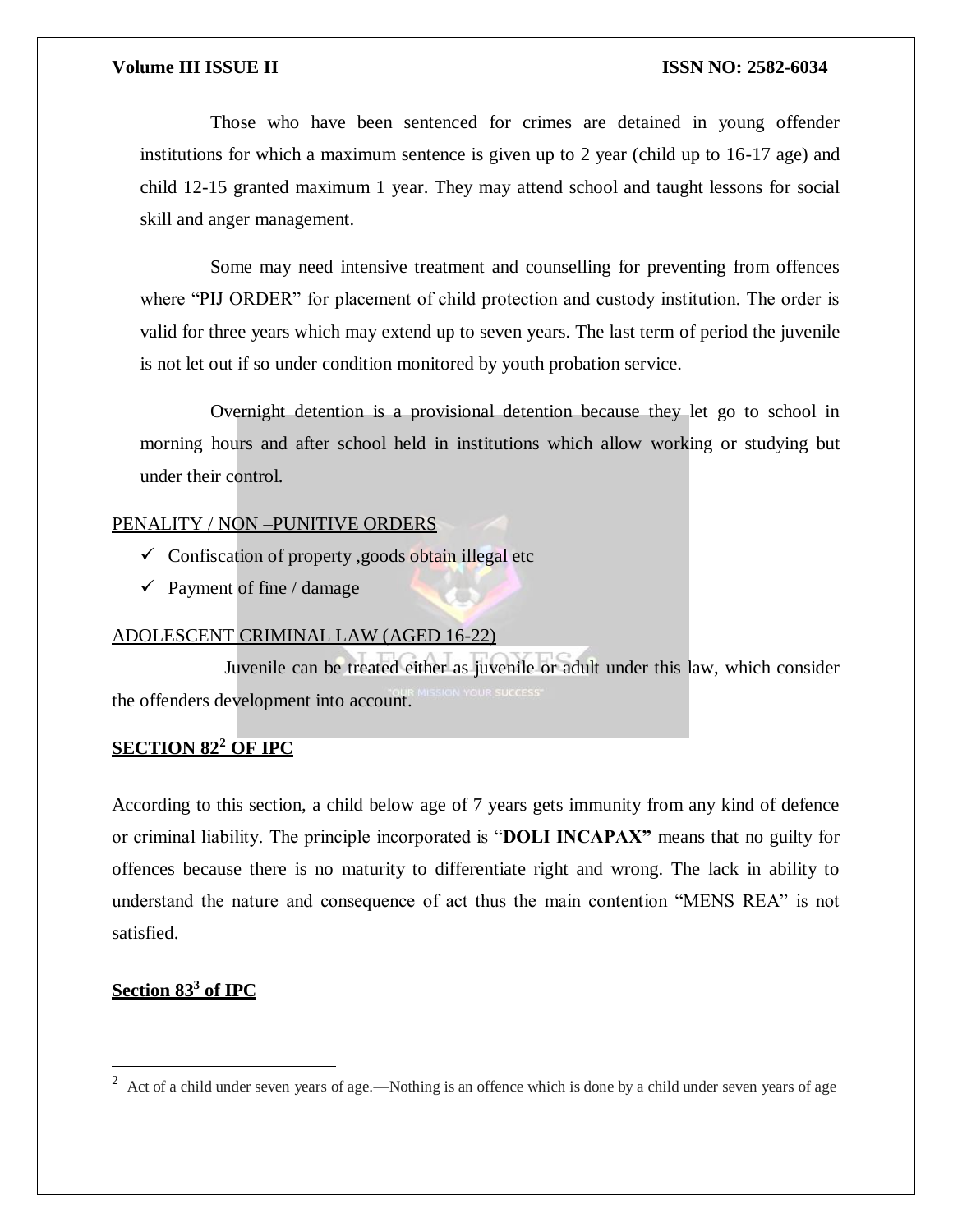### **Volume III ISSUE II ISSUE II ISSN NO:** 2582-6034

The child aged from 7- 14 years is partially liable for criminal liability incorporeal by juvenile. Though "**DOLI INCAPAX"** is understood but the prosecution is necessary to prove the mental capability of the child beyond reasonable doubts. The liability depends on understanding and not age where "**apple pie"** rule is been utilised for proof of mentality of child

### **MATURITY**

Child in-between age of 7-12 is totally dependent on maturity or mental capacity and not on age factor. The maturity of child is inferred about the circumstance of crime and involment of crime in different cases. Some general factors to prove guilt of child are

- \* The immediate actions of the child after the commission of the act.
- \* The conduct of the child during the investigation process.
- \* The nature of the act done by the child
- $\ast$  Other similar factors.<sup>4</sup>

#### **CRUX**

 $\overline{a}$ 

**PLEGAL FOXESS** 

- $\triangleright$  Child below 7 yrs can be completed discharged of crime.
- $\triangleright$  Child range from 7-12 years has to prove that no mental maturity is attained to understand the circumstance of crime or act.
- $\triangleright$  Child above 12 years will be governed by Juvenile Justice (Care and Protection Act), 2000 and no defence of age can be entertained by prosecution.

### **OUTBREAK OF CURFEW LAWS**

<sup>3</sup> Act of a child above seven and under twelve of immature understanding.—nothing is an offence which is done by a child above seven years of age and under twelve, who has not attained sufficient maturity of understanding to judge of the nature and consequences of his conduct on that occasion.

<sup>4</sup> http://lawtimesjournal.in/offence-by-

minor/#:~:text=According%20to%20section%2082%20of,any%20kind%20of%20criminal%20liability.&text=It%2 0works%20under%20the%20assumption,form%20the%20required%20mens%20rea.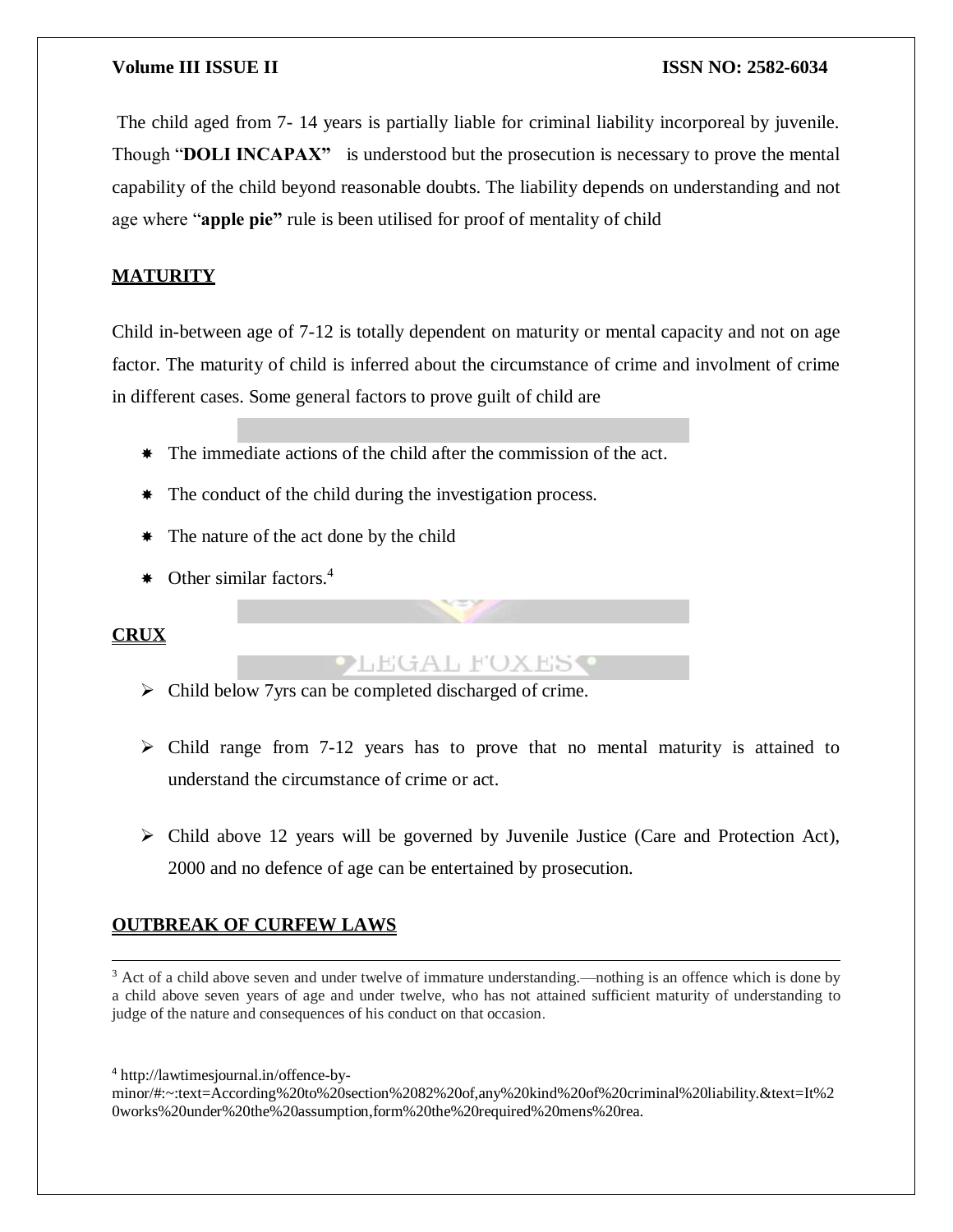Many places in the world have had a juvenile curfew for years. United States had enacted its first juvenile curfew in 1880 in Omaha, Nebraska.

#### **UNITED STATES**

 At least 500 US cities have curfew on juveniles. These cities prohibit children under 18 from being on streets after 11pm during week and after 12am on weekends. About 100 cities, including Los Angeles, also have daytime curfew to keep juvenile off the street during school hours

Studies show that 93% of cities that currently enforce a curfew law believe it is effective. The law also helps out cops because they are less apt to worry about children participating in troublesome late-night events in the case that their parents are not strict and do not abide by their own curfew laws. The law is a progressive sign in society that keeps teenagers out of trouble and is for the betterment of their life.

 [https://sites.psu.edu/siowfa15/2015/10/23/are-curfews-effective-when-keeping-teens- out](https://sites.psu.edu/siowfa15/2015/10/23/are-curfews-effective-when-keeping-teens-%20%20%20out-of-trouble/)[of-trouble/](https://sites.psu.edu/siowfa15/2015/10/23/are-curfews-effective-when-keeping-teens-%20%20%20out-of-trouble/)

## LEGAL FOXES .

#### **AUSTRALIA**

 Australia introduced juvenile curfew system restricting aged 13 to 16, from leaving their homes at night without being occupied by their parents in the early 2000s. Juvenile founding flouting the rule are dragged by the police and taken to the station, where they will be kept until their parents come to pick them up. According to them the main aim is to reduce the increasing number of teenagers who were found *"drinking, using drugs and sniffing glue".*

#### **THAILAND**

 In 2007, Thai police issued a directive stating that children under 18 in Bangkok prohibited from leaving their homes after 10pm without justified reasons. Juveniles caught hanging out at night in Bangkok without valid reasons would be taken to the police stations.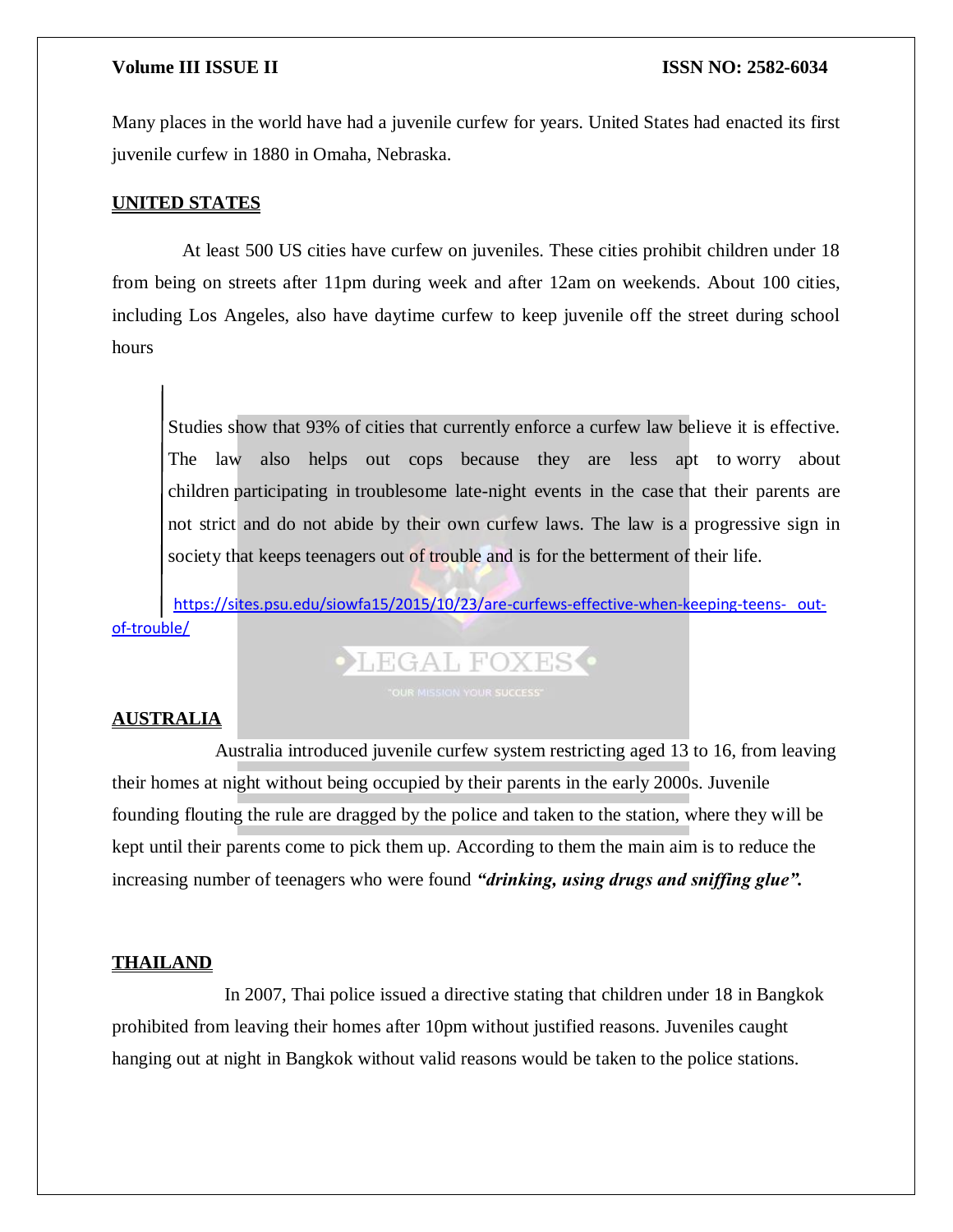#### **GERMANY**

 In Germany, children under 16 years of are barred from clubs after midnight, while children under18 need consent from parents to attend concert.

#### **BRITAIN**

 In the year 2001, a new legislation was to give local authorities the power to foist a curfew for kids under 16 in their areas. In a town in Cornwall, police implemented curfew to gear anti-social behaviour was implemented in 2008 to keep kids under 10 off the streets by 8pm and children under 16 by 10pm.

#### **SUGGESTIONS**

 The juvenile curfews have a wide variety of restricted activities and sanctions were implemented in order to control delinquencies and to ensure safety of public. It is based upon the assumptions that reducing the hours of juveniles in public will limits the scope to commit crimes or become victims. The hours for enforcing curfew differ between weekdays, weekend or holidays. Juvenile curfews have received numerous legal challenges. Common challenges were that this curfew ordinance violates the rights of youth. The effectiveness of curfew is that most crimes committed by juvenile, notably those against the person, are committed before and after the school hours. In addition to that the possibility for fines or other sanctions is presumed to deter youth from being out public place during the curfew hours. United States which are having juvenile curfew as of now with a history dating back over one hundred years. In United States a survey conducted in 2006 reports that 93 percent considered enforcement of curfew a good use of police resources. Iceland passed a Child Protection Act in 2002 which includes a curfew that affects juvenile aged 16 or younger. . In the United Kingdom, the Anti-social Behaviour Act of 2003 encompass a curfew element which allowed police officers to take juvenile under the age of 16 home if he found unsupervised on the streets between 9 P.M. and 6 A.M. However, the Act was ruled illegal by the High Court and was only in effect for a short period of time. Yet, curfew orders for individual juveniles adjudicated for a crime are used in Britain. In the 1990s, there was growing demand for juvenile curfews in Canada, but none has been implemented given that they would violate the rights of youths as defined by the Canadian Charter of Rights (Howe & Covell,